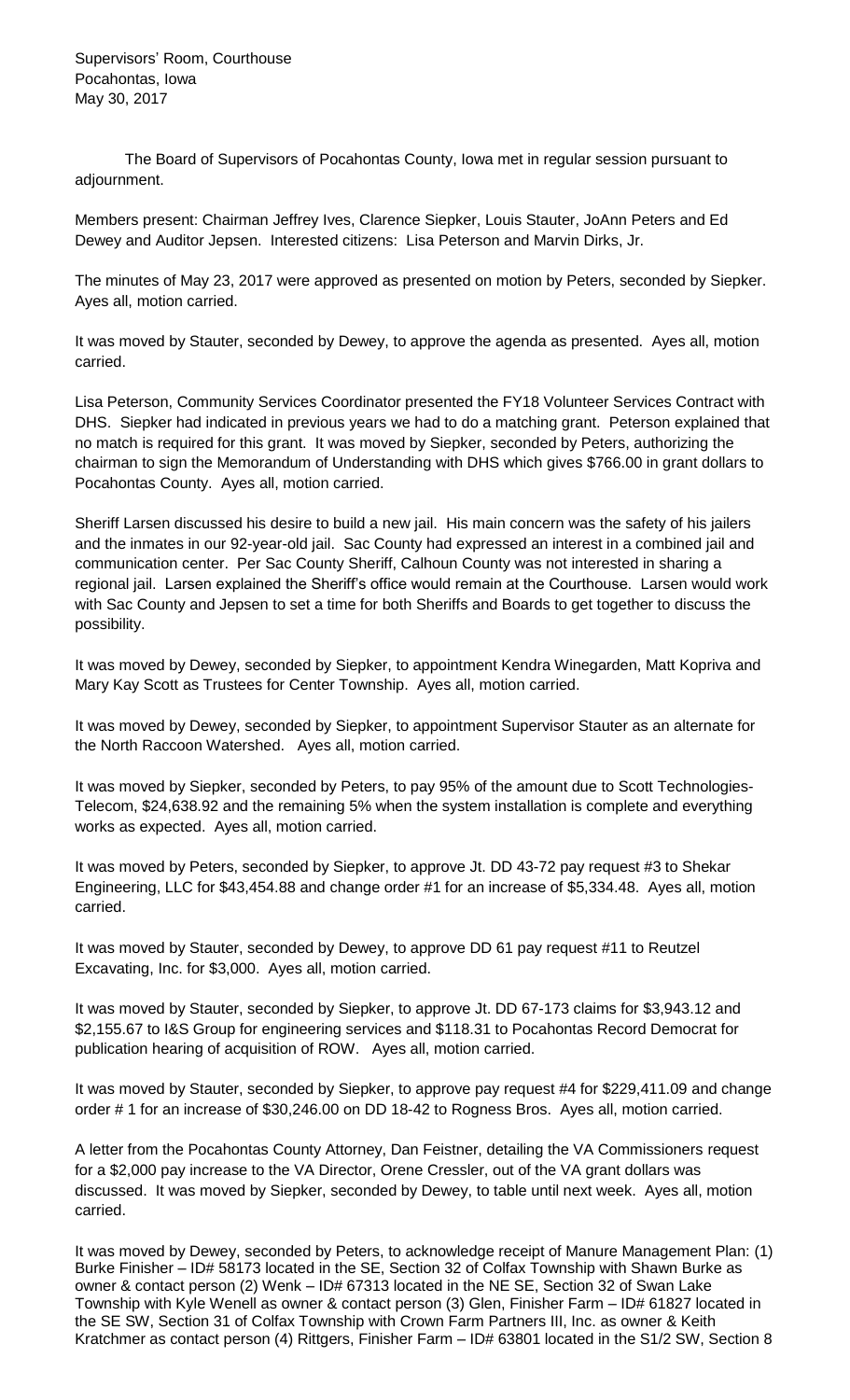of Cummins Township with Sunray Pork Ltd. as owner & Keith Kratchmer as contact person (5) Ryan, Finisher Farm – ID# 63824 located in the NW NW, Section 14 of Des Moines Township with Roseglen Farms, LLC as owner & Keith Kratchmer as contact person (6) Thompson (TURF), Finisher Farm – ID# 64619 located in the NE SE, Section 11 of Powhatan Township with M Holdings, LLC as owner & Keith Kratchmer as contact person (7) Ben, Finisher Farm – ID# 63794 located in the SE NW, Section 29 of West Bend Township, Palo Alto Co. with Cloudburst Farms, LLC as owner & Keith Kratchmer as contact person (8) PI248– ID# 64635 located in the SE SE, Section 11 of Des Moines Township with Prestage Farms of Iowa LLC as owner & Dennis Benning as contact person. Ayes all, motion carried.

Jepsen let the Board know RAGBRAI would be going through Pocahontas County just for the century loop on Monday, July 24<sup>th</sup>. It would loop down on N57, turn east on C15 to Hwy 15, where it heads north into West Bend. A RAGBRAI ordinance was discussed. Jepsen will consult with Kim from BV County Environmental Health and report back to the Board next week.

It was moved by Stauter, seconded by Siepker, to accept the Classification for Annexed Land Report on DD 112 and set the Classification Hearing for June  $27<sup>th</sup>$  at 1:30 p.m. in the Assembly Room. Ayes all, motion carried.

Mike Cooper, Calhoun County Board of Supervisor, contacted Jepsen inquiring if our county would have an interest holding a joint zoning workshop with Calhoun and Sac Counties put on by Iowa State Extension. Jepsen also made the Board aware that our Zoning Board has vacancies that need to be filled. It was moved by Stauter, seconded by Dewey, to table discussion until next week. Ayes all, motion carried.

Orene Cressler, VA Director sent an email inquiring who would fund the flag pole at the Courthouse Annex. The Board suggested using the old Courthouse flag pole or VA grant dollars. They would also like to know who will be responsible for the flag. Jepsen will communicate with Cressler about the matter.

At 11:15 a.m. a teleconference with Wester and Calhoun County Board of Supervisors to discuss and approve assessment to Tri. Jt. DD 172-175-78. Minutes were filed in the appropriate drainage book.

Jepsen had recently received a bill from Hudson Law Firm pertaining to Jt. DD 173-67 for an hour of services, \$240.00, for Tom Stauter and a half an hour, \$120.00, of service for Supervisor Louis Stauter. Scott Jacobs, Calhoun County Supervisor, spoke with Ives on this matter. Tom Stauter did not call on their drainage attorney and Calhoun County has a policy, should a landowner choose to contact another attorney, the landowner pays out of his own pocket. The Board felt that the district should pay for Supervisor Stauter's services but not for Tom Stauter's service. Jepsen will do some inquiring and get back with the Board.

Randy Sells, Farm News, contacted Jepsen in regard to their annual Century Farm edition. Kyle Brinkman's near Rolfe will be one of the farms showcased. It was moved by Siepker, seconded by Stauter, to pay for advertising in the Century Farm edition of Farm News under Kyle Brinkman's Century Farm article at a cost of \$207.50. Ayes all, motion carried.

Discussion on the CAFO application from Tukker Dariers, LLC took place. Ives was meeting with the DNR for a site visit today. It was moved by Dewy, seconded by Peters, to accept the Tukker Dariers CAFO application and schedule a public hearing for June  $13<sup>th</sup>$  at 11:30 a.m. in the Supervisors Room. Ayes all, motion carried. All landowners within one mile of the site will be notified by mail of the public hearing.

At 11:15 a.m. the board proceeded with the FY17 Budget Amendment Hearing. The affidavits of publication were presented. Jepsen decreased the requested Budget Amendment \$343,500 as DOT allows transfer of funds within the Secondary Roads budget if done by a Budget Amendment. No one present objected and there was no written objections filed. It was moved by Dewey, seconded by Stauter, to adopt the Amended Budget of \$14,401,005.00, a total increase of \$129,003.00. Ayes all, motion carried.

Jack Moellering, County Engineer, discussed the C26 overlay project with the Board. Bid letting will be on June 27<sup>th</sup>. It was moved by Peters, seconded by Siepker, to approve the final plans for C26 overlay project. Ayes all, motion carried.

Lisa Peterson had inquired about getting a copy of the FY 18 General Assistance budget from Siepker. He explained the Auditor would give her a copy once final changes were made. Peterson said she did not have a drafted copy of the budget as she had nothing to do with it this year. She stated Jodi